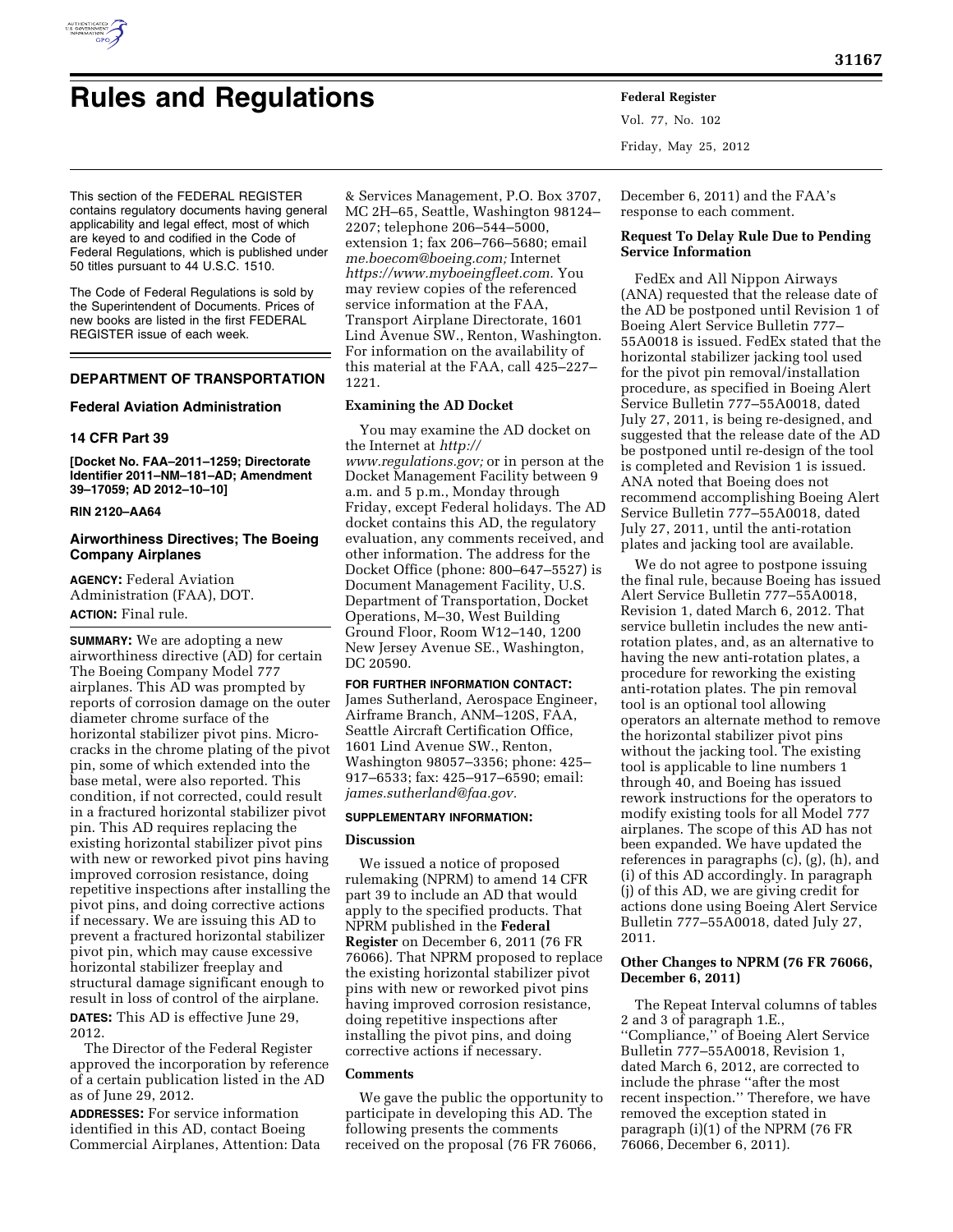## **Conclusion**

We reviewed the relevant data, considered the comments received, and determined that air safety and the public interest require adopting the AD as proposed except for minor editorial changes. We have determined that these minor changes:

• Are consistent with the intent that was proposed in the NPRM (76 FR 76066, December 6, 2011) for correcting the unsafe condition; and

• Do not add any additional burden upon the public than was already proposed in the NPRM (76 FR 76066, December 6, 2011).

We also determined that these changes will not increase the economic burden on any operator or increase the scope of the AD.

## **Costs of Compliance**

We estimate that this AD affects 155 airplanes of U.S. registry.

We estimate the following costs to comply with this AD:

## ESTIMATED COSTS

| Action                                                                        | Labor cost                                                                                                                           | Parts cost | Cost per product                   | Cost on U.S. operators                            |
|-------------------------------------------------------------------------------|--------------------------------------------------------------------------------------------------------------------------------------|------------|------------------------------------|---------------------------------------------------|
| Replacement of horizontal<br>stabilizer pivot pins.<br>Repetitive inspections | 16 work-hours $\times$ \$85 per hour<br>$=$ \$1.360.<br>22 work-hours $\times$ \$85 per hour<br>$=$ \$1,870 per inspection<br>cvcle. |            | $0$   \$1,870 per inspection cycle | \$1.985.860<br>\$289,850 per inspection<br>cycle. |

We estimate the following costs to do any necessary replacements that would

be required based on the results of the inspections. We have no way of

determining the number of aircraft that might need these replacements.

# ON-CONDITION COSTS

| Action | Labor cost | Parts cost | Cost per<br>product |
|--------|------------|------------|---------------------|
|        |            | \$11.452   | \$12,812            |

## **Authority for This Rulemaking**

Title 49 of the United States Code specifies the FAA's authority to issue rules on aviation safety. Subtitle I, section 106, describes the authority of the FAA Administrator. Subtitle VII: Aviation Programs, describes in more detail the scope of the Agency's authority.

We are issuing this rulemaking under the authority described in Subtitle VII, Part A, Subpart III, Section 44701: ''General requirements.'' Under that section, Congress charges the FAA with promoting safe flight of civil aircraft in air commerce by prescribing regulations for practices, methods, and procedures the Administrator finds necessary for safety in air commerce. This regulation is within the scope of that authority because it addresses an unsafe condition that is likely to exist or develop on products identified in this rulemaking action.

# **Regulatory Findings**

This AD will not have federalism implications under Executive Order 13132. This AD will not have a substantial direct effect on the States, on the relationship between the national government and the States, or on the distribution of power and responsibilities among the various levels of government.

*For the reasons discussed above, I certify that this AD:* 

(1) Is not a ''significant regulatory action'' under Executive Order 12866,

(2) Is not a ''significant rule'' under DOT Regulatory Policies and Procedures (44 FR 11034, February 26, 1979),

(3) Will not affect intrastate aviation

in Alaska, and

(4) Will not have a significant economic impact, positive or negative, on a substantial number of small entities under the criteria of the Regulatory Flexibility Act.

# **List of Subjects in 14 CFR Part 39**

Air transportation, Aircraft, Aviation safety, Incorporation by reference, Safety.

#### **Adoption of the Amendment**

Accordingly, under the authority delegated to me by the Administrator, the FAA amends 14 CFR part 39 as follows:

# **PART 39—AIRWORTHINESS DIRECTIVES**

■ 1. The authority citation for part 39 continues to read as follows:

**Authority:** 49 U.S.C. 106(g), 40113, 44701.

# **§ 39.13 [Amended]**

■ 2. The FAA amends § 39.13 by adding the following new airworthiness directive (AD):

## **2012–10–10 The Boeing Company:**

Amendment 39–17059; Docket No. FAA–2011–1259; Directorate Identifier 2011–NM–181–AD.

#### **(a) Effective Date**

This AD is effective June 29, 2012.

#### **(b) Affected ADs**

None.

#### **(c) Applicability**

This AD applies to The Boeing Company Model 777–200, –200LR, –300, –300ER, and 777F series airplanes, certificated in any category; as identified in Boeing Alert Service Bulletin 777–55A0018, Revision 1, dated March 6, 2012.

#### **(d) Subject**

Joint Aircraft System Component (JASC)/ Air Transport Association (ATA) of America Code 55, Stabilizers.

#### **(e) Unsafe Condition**

This AD was prompted by reports of corrosion damage on the outer diameter chrome surface of the horizontal stabilizer pivot pins. Micro-cracks in the chrome plating of the pivot pins, some of which extended into the base metal, were also reported. We are issuing this AD to prevent a fractured horizontal stabilizer pivot pin, which may cause excessive horizontal stabilizer freeplay and structural damage significant enough to result in loss of control of the airplane.

#### **(f) Compliance**

Comply with this AD within the compliance times specified, unless already done.